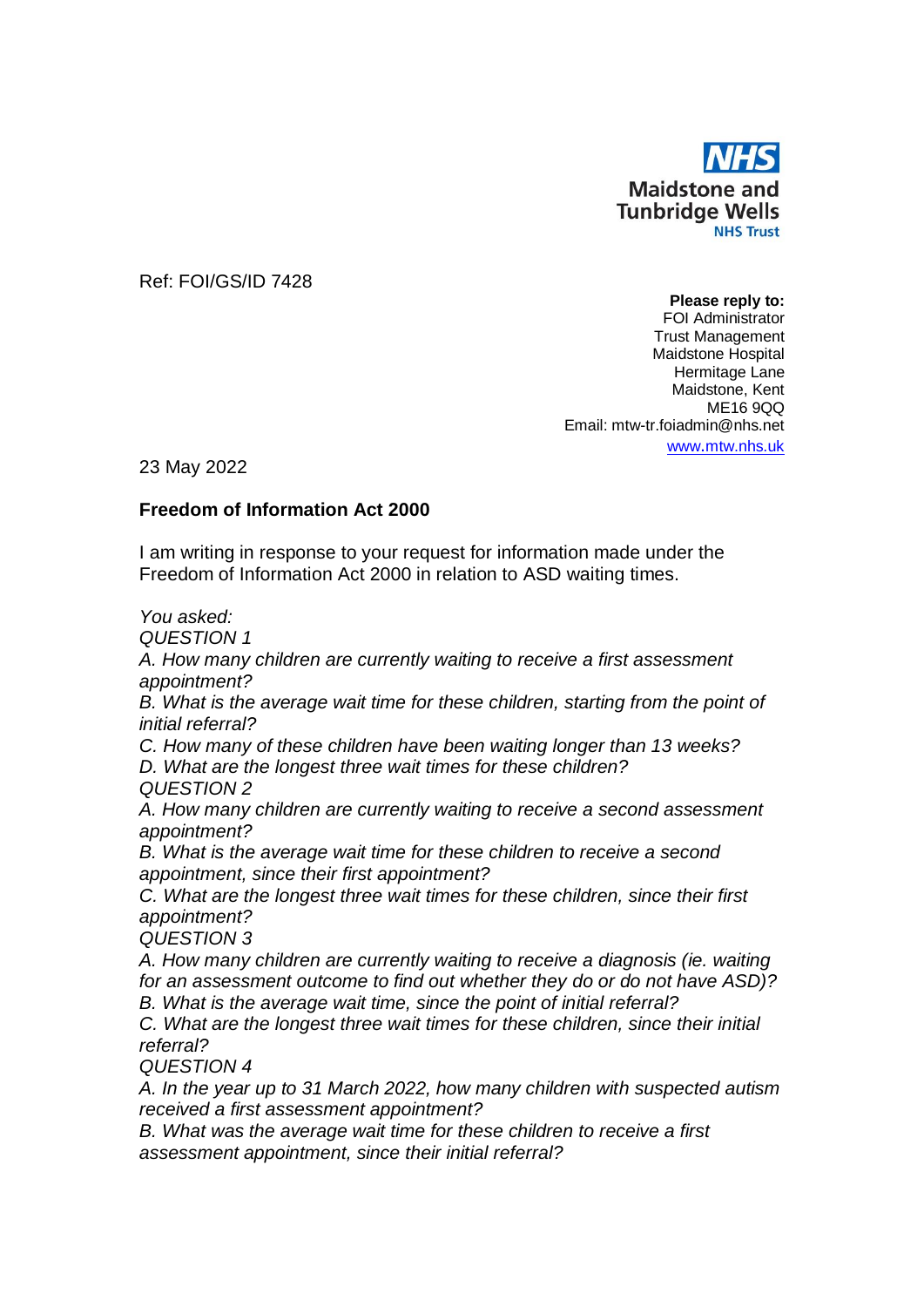*C. What were the longest three wait times for these children to receive a first diagnostic appointment, since their initial referral?? QUESTION 5*

*A. In the year up to 31 March 2022, how many children with suspected autism received a second assessment appointment?*

*B. What was the average wait time for these children to receive a second diagnostic appointment, since their first appointment?* 

*C. What were the longest three wait times for these children to receive a second assessment appointment, since their first appointment?* 

*QUESTION 6*

*A. In the year up to 31 March 2022, how many children with suspected autism received an ASD diagnosis?* 

*B. What was the average wait time for these children to receive an ASD diagnosis, since their initial referral?* 

*C. What were the longest three wait times for these children to receive an ASD diagnosis, since their initial referral?* 

*QUESTION 7*

*A. In the year up to 31 March 2021, how many children with suspected autism received a first assessment appointment?* 

*B. What was the average wait time for these children to receive a first assessment appointment, since their initial referral? QUESTION 8*

*A. In the year up to 31 March 2021, how many children with suspected autism received a second assessment appointment?*

*B. What was the average wait time for these children to receive a second diagnostic appointment, since their first appointment? QUESTION 9*

*A. In the year up to 31 March 2021, how many children with suspected autism received an ASD diagnosis?* 

*B. What was the average wait time for these children to receive an ASD diagnosis, since their initial referral?* 

*QUESTION 10*

*A. In the year up to 31 March 2020, how many children with suspected autism received a first assessment appointment?* 

*B. What was the average wait time for these children to receive a first assessment appointment, since their initial referral? QUESTION 11*

*A. In the year up to 31 March 2020, how many children with suspected autism received a second assessment appointment?*

*B. What was the average wait time for these children to receive a second diagnostic appointment, since their first appointment?* 

*QUESTION 12*

*A. In the year up to 31 March 2019, how many children with suspected autism received an ASD diagnosis?* 

*B. What was the average wait time for these children to receive an ASD diagnosis, since their initial referral?*

*QUESTION 13*

*A. In the year up to 31 March 2020, how many children with suspected autism received an ASD diagnosis?*